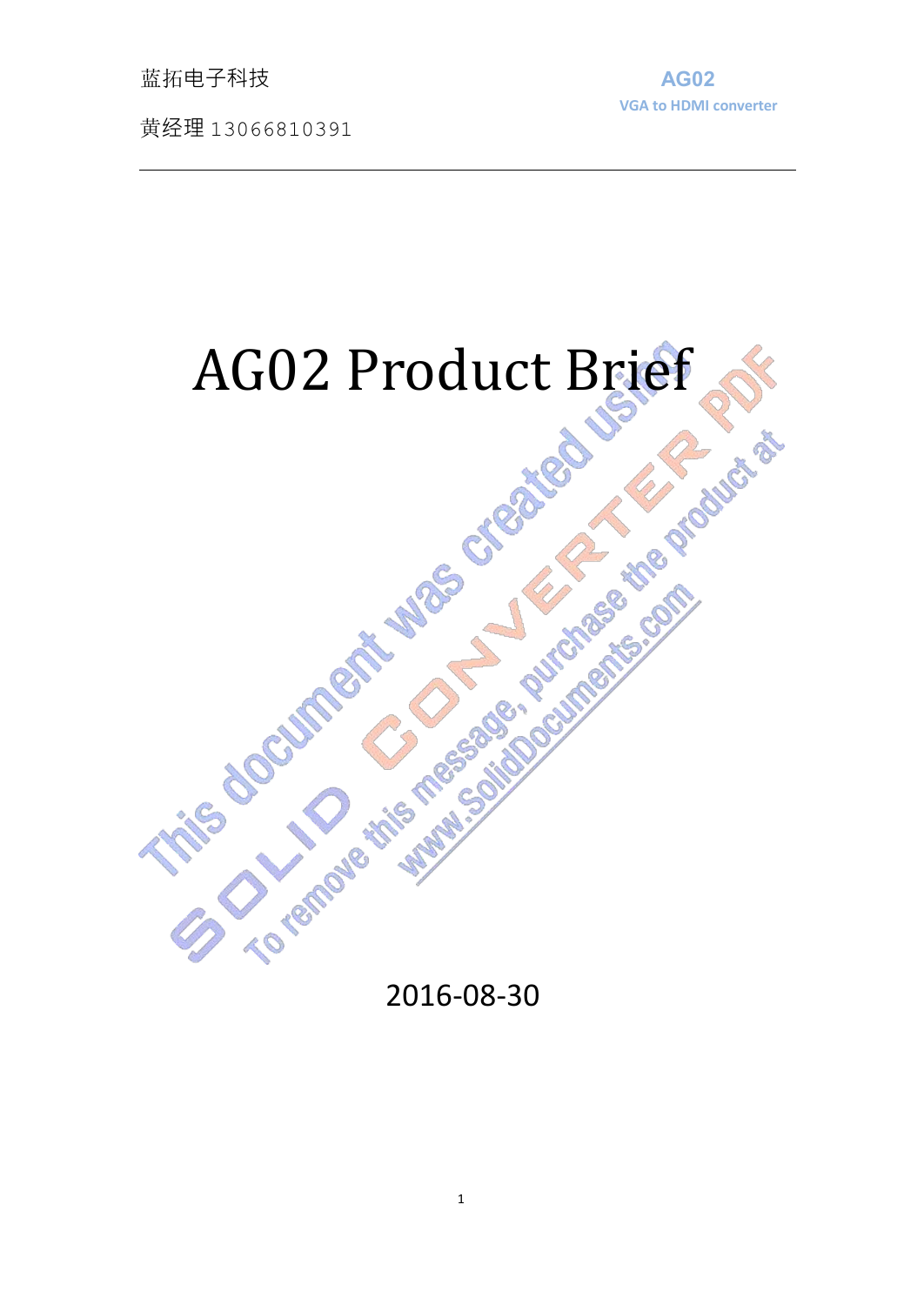#### **蓝拓电子科技 インストラン おおおお AG02**

黄经理 13066810391

#### AG02 介绍

AG02 集成了 10bit 的视频 ADC 以及 24bit AUADC 和 HDMI 1.3 编码发送模块,支 持 模 拟 VGA 信 号 转 为 HDMI 的 无 损 输 出 。 AG02 视 频 输 入 模 式 最 高 支 持 到 1920x1200@60Hz, 支持模拟音频

左右声道同时输入。

AG02 可以单芯片实现 VGA 转 HDMI, 内部集成 MCU, 无需用户任何配置。非常适 合各类机顶盒,播放机,展台,摄像机,转换盒等 VGA 接口转为 HDMI 输出。

AG02 功能列表

■内部集成 MCU,无需用户任何配置。<br>■视频输入<br>■视频输入

■视频输入

内置三通道 10-bit ADC.

ADC 最大模拟采样率高达 192MSPS

支持模拟输入范围: 0.45V ~ 1V (P-P)

支持 RGB+HV 信号

自动偏移(offset)/相位(phase)调整

支持输入模式最高达 1920x1200@60

■音频输入

Line 输入, 内置 24bit audio ADC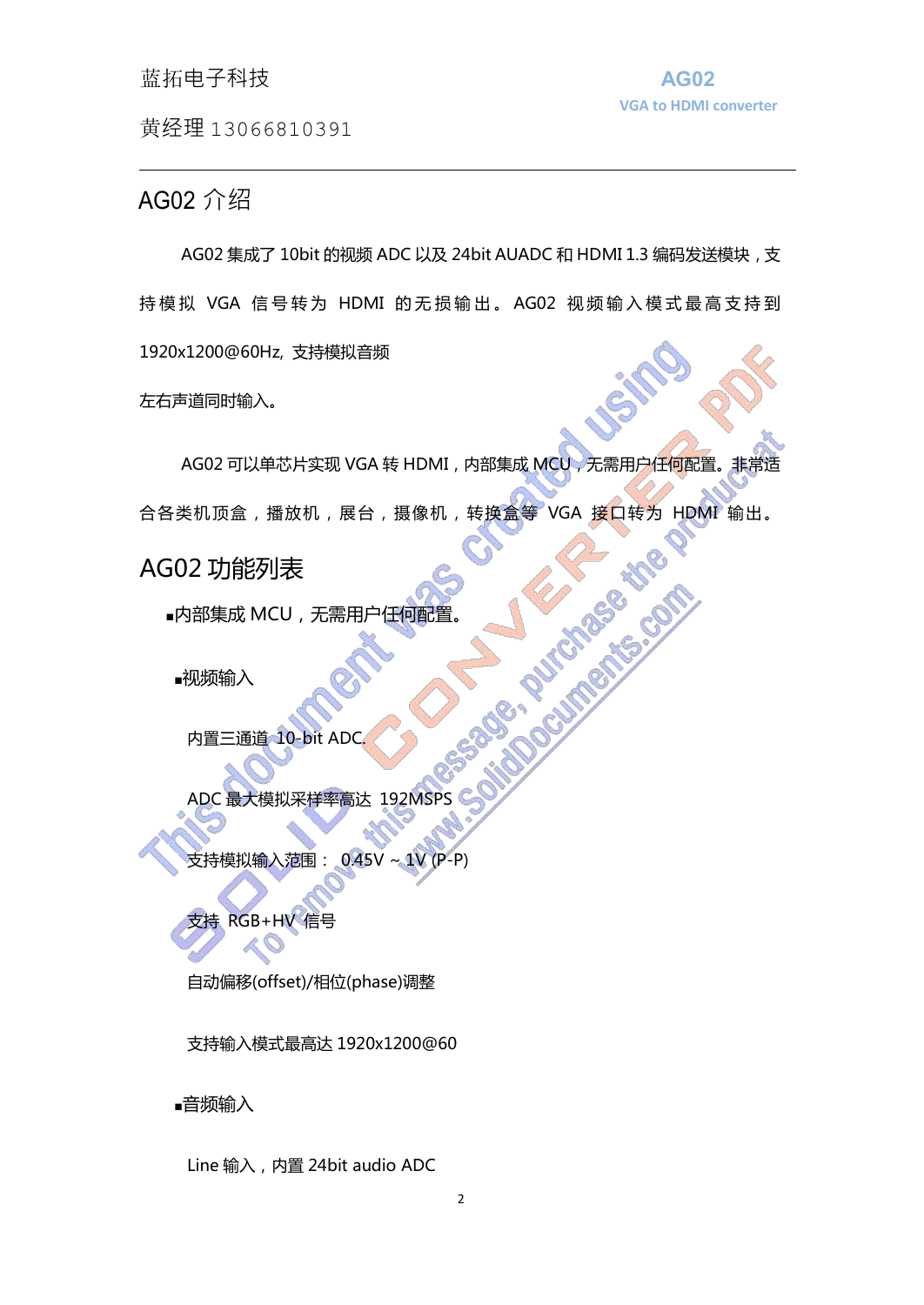#### **蓝拓电子科技 インストラン おおおお あいしゃ あいしゃ AG02**

黄经理 13066810391

**VGA to HDMI converter**

SPDIF 输入

■HDMI 输出

支持 HDMI 1.3 和 DVI1.0

集成 HDMI 1.3 TMDS 内核 运行速度高达 192MHz<br>支持 24-bit 色深, 支持分辨率最高 可达 19200x1200@60Hz<br>支持 CEC 功能和热插拔(Hot Plug)<br>文持自动模式检测 支持 24-bit 色深,支持分辨率最高 可达 19200x1200@60Hz

支持 CEC 功能和热插拔(Hot Plug)

■支持自动模式检测

■封装

6mmX6mm 48pin plastic QFN

3.3V/1.8V 电源供应

PB-free 和 RoHS 认证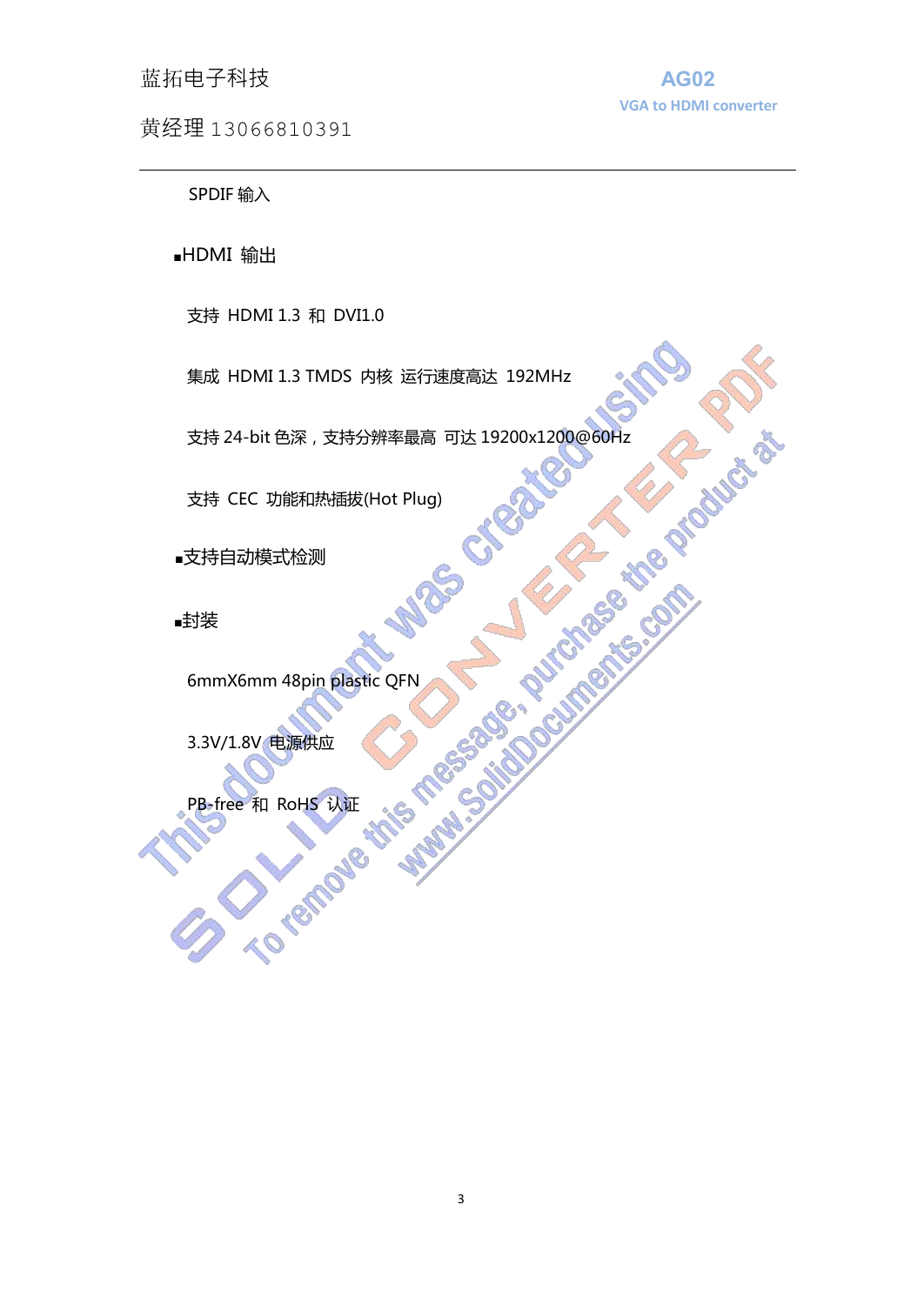黄经理 13066810391

# AG02 系统应用示意图

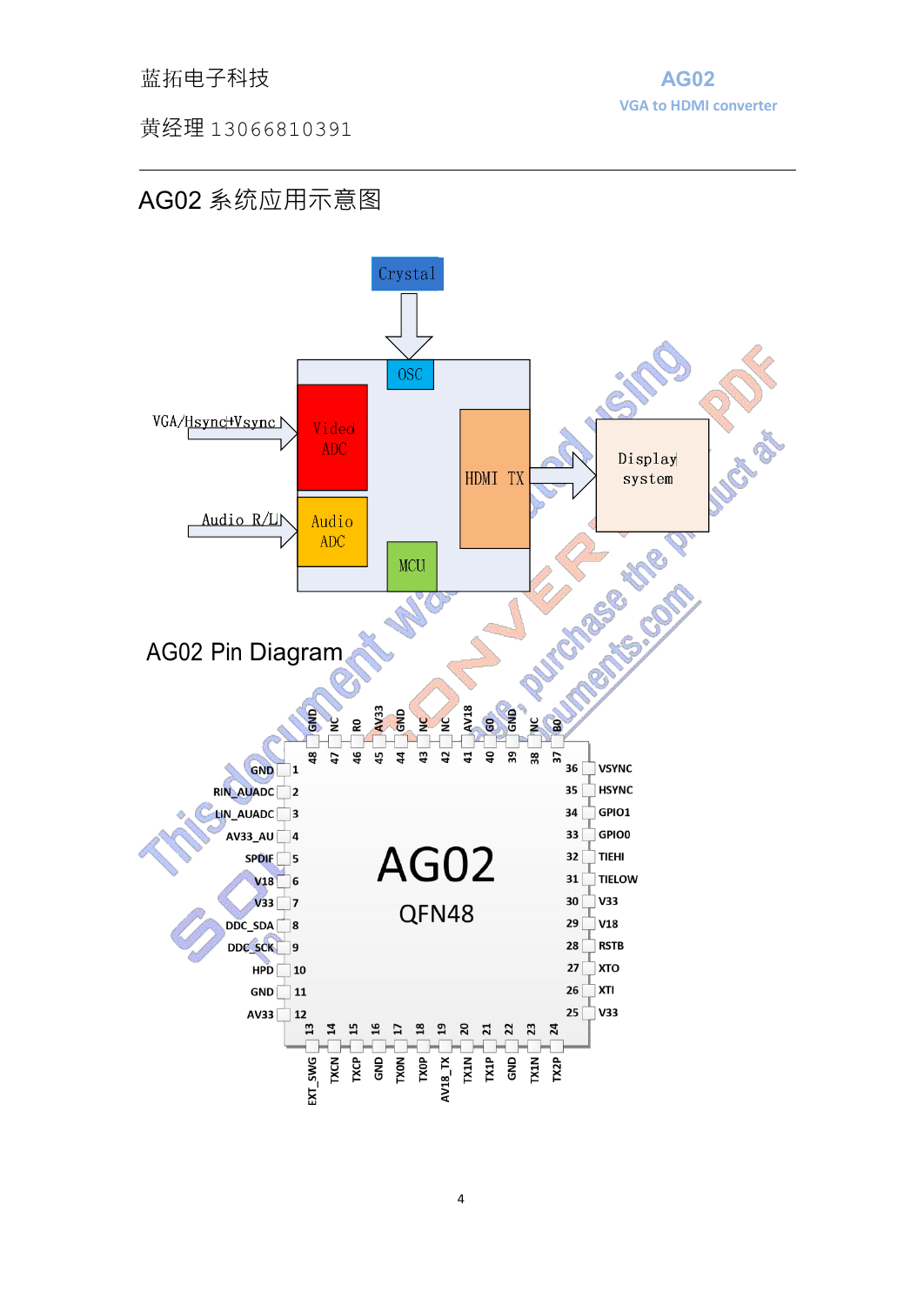# 蓝拓电子科技 **AG02**

黄经理 13066810391

# AG02 Pin Description

| Pin#            | <b>Pin Name</b> | <b>Type</b>          | <b>Description</b>              |  |
|-----------------|-----------------|----------------------|---------------------------------|--|
| 1               | GND             | Power                | Ground                          |  |
| $\overline{2}$  | RIN_AUADC       | Input                | Audio R channel input           |  |
| 3               | LIN_AUADC       | Input                | Audio L channel input           |  |
| 4               | AV33_AU         | Power                | 3.3v power<br>Audio             |  |
| 5               | <b>SPDIF</b>    | Input                | Spdif input                     |  |
| 6               | V18             | Power                | Core 1.8v power                 |  |
| $\overline{7}$  | V33             | Power                | <b>PASSED</b><br>IO 3.3v power  |  |
| 8               | DDC_SDA         | Bidirectional        | DDC data channel                |  |
| 9               | DDC_SCK         | Bidirectional        | <b>DDC</b> clk channel          |  |
| 10              | <b>HDP</b>      | Input                | Hot plug detect                 |  |
| 11              | <b>GND</b>      | Power                | Ground                          |  |
| 12 <sub>2</sub> | AV33            | Power                | <b>HDMI</b> power 3.3v          |  |
| 13              | EXT_SWG         | <b>Bidirectional</b> | 2K resitor to GND               |  |
| 14              | <b>TXCN</b>     | Output               | HDMI clk negative output        |  |
| 15              | <b>TXCP</b>     | Output               | <b>HDMI</b> clk positive output |  |
| 16              | GND             | Power                | Ground                          |  |
| 17              | <b>TXON</b>     | Output               | HDMI channel-0 negative output  |  |
| 18              | <b>TXOP</b>     | Output               | HDMI channel-0 positive output  |  |
| 19              | <b>AV18_TX</b>  | Power                | HDMI 1.8v power                 |  |
| 20              | TX1N            | Output               | HDMI channel-1 negative output  |  |
| 21              | TX1P            | Output               | HDMI channel-1 positive output  |  |
| 22              | GND             | Power                | Ground                          |  |
| 23              | TX2N            | Output               | HDMI channel-2 negative output  |  |
| 24              | TX2P            | Output               | HDMI channel-2 positive output  |  |
| 25              | V33             | Power                | IO 3.3v power                   |  |
| 26              | XTI             | Output               | crystal connector               |  |
| 27              | <b>XTO</b>      | Output               | crystal connector               |  |
| 28              | <b>RSTB</b>     | Input                | chip reset. 0=reset             |  |
| 29              | V18             | Power                | Core 1.8v power                 |  |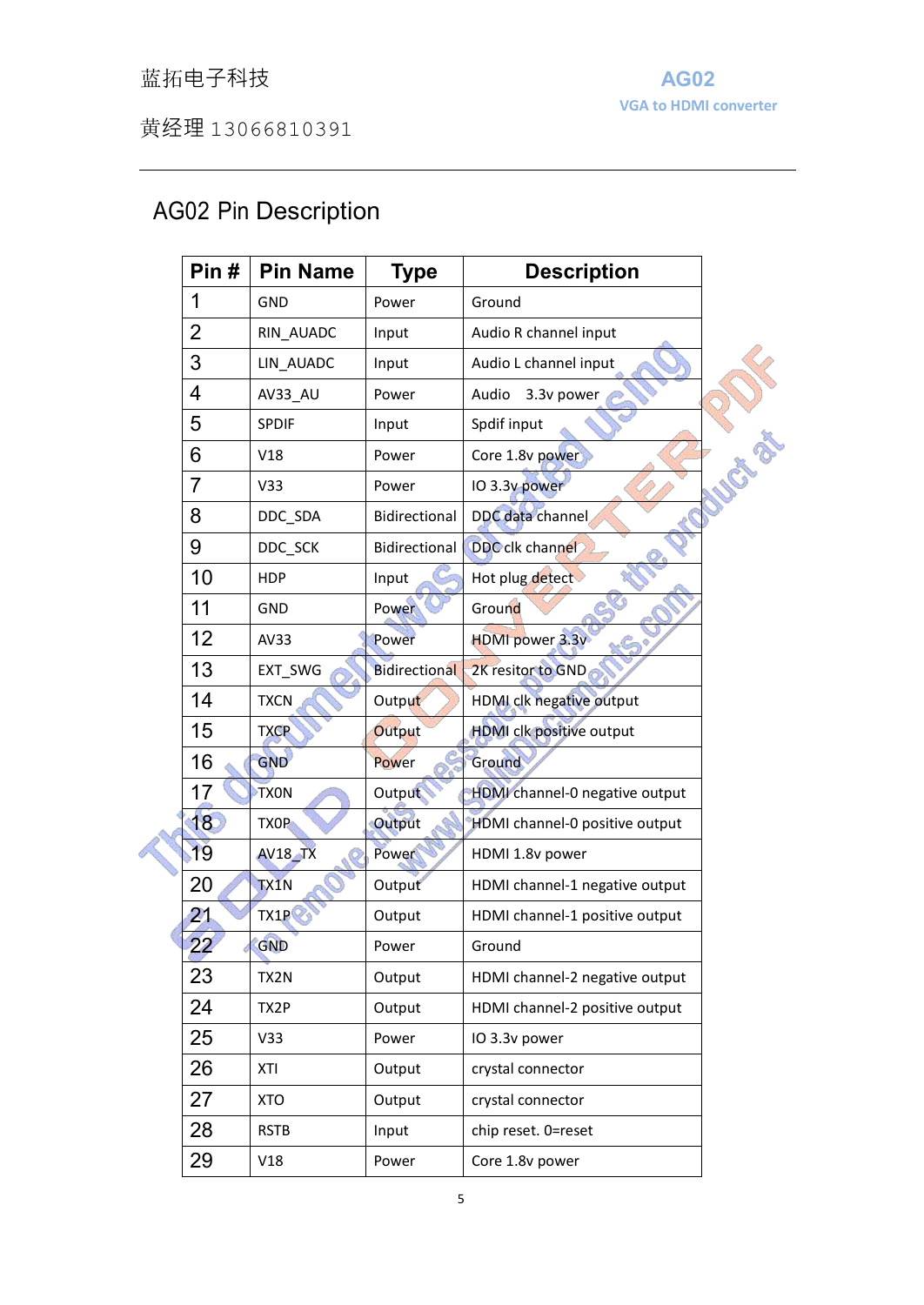### 蓝拓电子科技 **AG02**

**VGA to HDMI converter**

#### 黄经理 13066810391

| 30 | V <sub>33</sub> | Power            | IO 3.3v power        |  |
|----|-----------------|------------------|----------------------|--|
| 31 | <b>TIELOW</b>   | Input            | Tie to ground        |  |
| 32 | <b>TIEHI</b>    | Input            | Tie to 3.3v power    |  |
| 33 | GPIO0           | Input            | Tie to ground        |  |
| 34 | GPIO1           | Input            | Tie to ground        |  |
| 35 | <b>HSYNC</b>    | Input            | Video hsync          |  |
| 36 | <b>VSYNC</b>    | Input            | Video vsync          |  |
| 37 | B <sub>0</sub>  | Input            | Analog Video Input   |  |
| 38 | <b>NC</b>       | Floatting        |                      |  |
| 39 | <b>GND</b>      | Power            | Ground               |  |
| 40 | G <sub>0</sub>  | Input            | Analog Video Input   |  |
| 41 | <b>AV18</b>     | Power            | Video ADC 1.8v power |  |
| 42 | <b>NC</b>       | Floatting        | no connect           |  |
| 43 | <b>NC</b>       | <b>Floatting</b> | no connect           |  |
| 44 | <b>GND</b>      | Power            | Ground               |  |
| 45 | AV33            | Power            | Video ADC 3.3v power |  |
| 46 | R <sub>0</sub>  | Input            | Analog Video Input   |  |
| 47 | <b>NC</b>       | <b>Floatting</b> | no connect           |  |
| 48 | <b>GND</b>      | Power            | Ground               |  |

| <b>Electrical Characteristics</b> |                     |       |     |      |             |  |  |  |  |
|-----------------------------------|---------------------|-------|-----|------|-------------|--|--|--|--|
|                                   |                     |       |     |      |             |  |  |  |  |
|                                   |                     | Min   | Typ | Max  | Max current |  |  |  |  |
|                                   | AV33_AU, V33, AV33, | 2.97  | 3.3 | 3.63 | 220mA       |  |  |  |  |
|                                   | V18, AV18_TV, AV18  | 1.62  | 1.8 | 1.98 | 150mA       |  |  |  |  |
|                                   | Ta                  | $-20$ |     | 85   |             |  |  |  |  |
|                                   | store               | $-40$ |     | 125  |             |  |  |  |  |